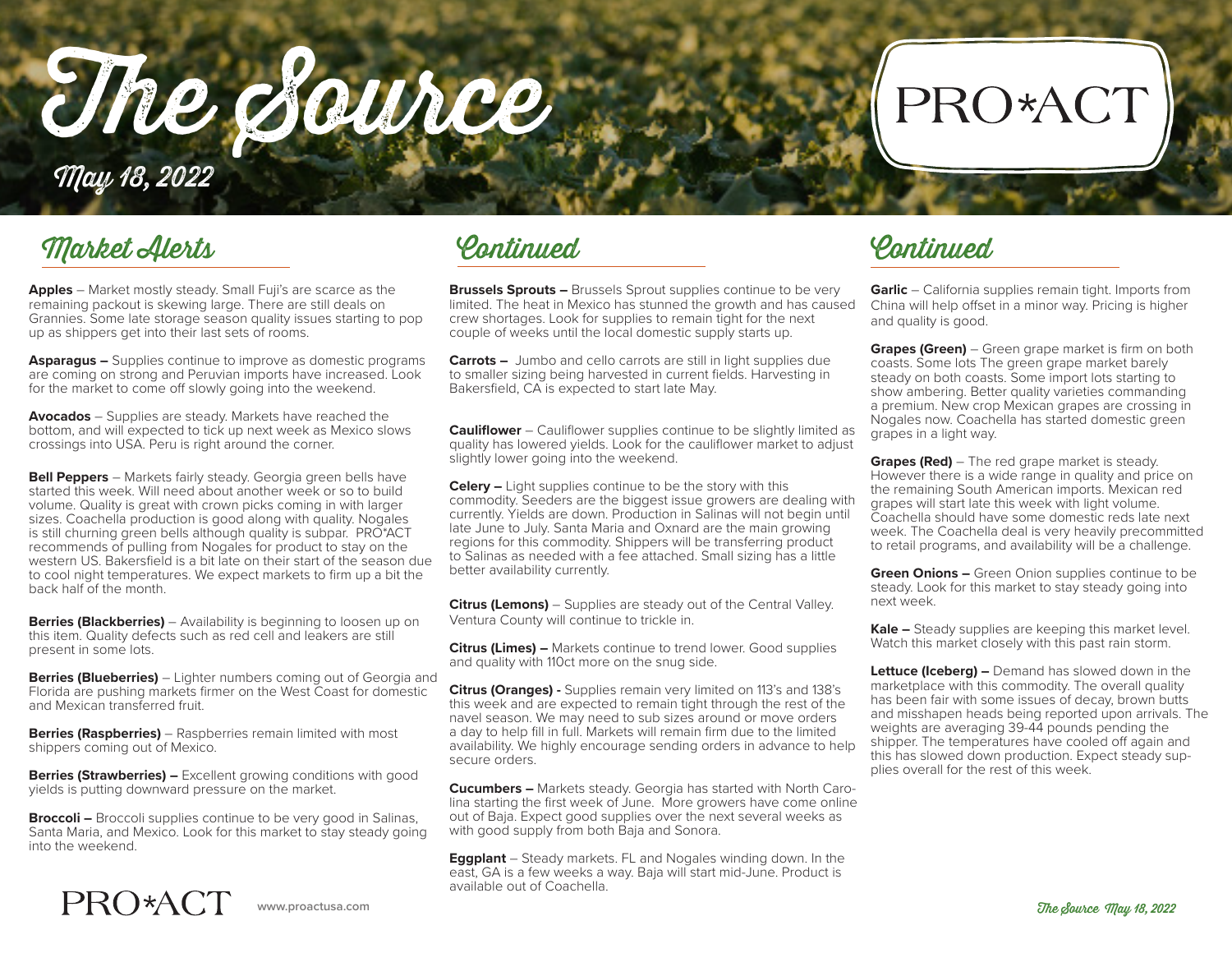The Source May 18, 2022

### Market Alerts Continued Weather

**Lettuce Leaf** – Romaine as well as all leaf items are steady in the market. Fringe and tip burn as well as some smaller length leaf items have been reported. Slight decay has been seen as well. Romaine hearts continue to have ample supplies to allow suppliers to flex for good volume type orders. The weather has cooled down and has slowed the growth pattern of the plants. Overall demand is off. Expect ample supplies on all leaf items for the entire week.

**Lettuce Tender Leaf** – Good supplies with quality overall fair to good with texture and size within specification. Italian parsley continues to be very limited. The recent heat has caused seeders causing an industry-wide shortage on Italian parsley.

**Melons (Cantaloupe) –** Imports in Florida should finish at the end of next week. Volume out of Nogales is picking up quickly and California has started in a light way in the Imperial Valley.

**Melons (Honeydew) –** Honey dews from central America will finish in Florida at the end of next week. Volume out of Nogales is picking up quickly and putting severe downward pressure on the market. California has started in a light way in the Imperial Valley.

**Melons (Watermelon) –** Increased supplies in Mexico and Florida are bringing this market lower. Good quality on both coasts.

**Mushrooms** – Pricing is elevated but supplies are promotable.

**Onions** – Domestic Texas onion season winding down. Mexican onions are available. CA Desert winding down, preparing for transition to Central Valley. New Mexico is starting in a light way after Memorial Day.

**Pears** –Washington pear inventories are starting to thin out. Prices are generally higher. New crop California Bartletts will start about July 11th.

**Pineapples** – Steady volume on the pineapple front. Fruit quality is good right now with no issues forecasted for the near future.

**Potatoes** – Norkotahs are becoming scared. Sheds are limiting runtime to extend burbank season. Burbank pricing is active; supplies are limited.

**Squash** – Markets steady to slightly higher. Strong supplies out east, GA will go thru May followed be regional deals. Nogales continues to wind down. Fresno squash is available although been slowed by cooler weather. Santa Maria will start first picks this week.

**Stone Fruit** – California peaches, nectarines and apricots have started. Lots of small peaches available. Not very many 56s and larger. Nectarines and Cots still fairly tight. Expect this market to ease off in the next couple of weeks.

**Tomatoes** – Prices are higher on all varieties. Florida is the primary region on rounds with supply for at least the next month or so. Mexico is in much lighter volume with only shippers that have late season deals left at this point. The combination of better demand, and much lighter volume out of Mexico has allowed the Florida shippers to push the market higher. Roma and grape tomato prices are higher as well. We will see roma and grape volume out of Mexico continue to decrease, but Baja will start building volume over the next couple of weeks which should help take some pressure off the current market. Overall quality is generally good.



**Strawberries Blackberries (Past Peak Season)**

**California** – High pressure continues to bring above average temps with breezy onshore winds gusting to 30 mph. The marine layer will continue to affect the coast and some coastal valleys overnight and into the morning. The high pressure tapers on Friday, but temps will still remain above average through the weekend.

PRO\*ACT

**Mexico –** Steady warms temps through the weekend across the growing areas of Central Mexico. Light isolated shower activity remains possible over the next five days but chances are limited. Daytime temps will likely max out in the mid 80s to mid 90s over most fields. Early morning temps should cool into the mid 50s to mid 60s through Sunday morning.

**Florida** – High pressure remains over the western Atlantic, with light and breezy southerly flow over the southern tip curling to the west over the northern peninsula, turning south for weeks end. Expect heavy afternoon thunderstorms starting Friday midday and lasting thru the weekend, with 2 to 4 inches of rain over the central peninsula.

**Arizona** –Wind gusts up to 30 mph increasing to 40 mph Friday duo to a weak passing cold system that will keep temps close to seasonal averages Wednesday through Friday.

**Freight** 

Trucks in the Northwest, Idaho, and California remain steady. The national average on diesel fuel didn't change and is still at 5.613 per gallon.

## PRO\*ACT